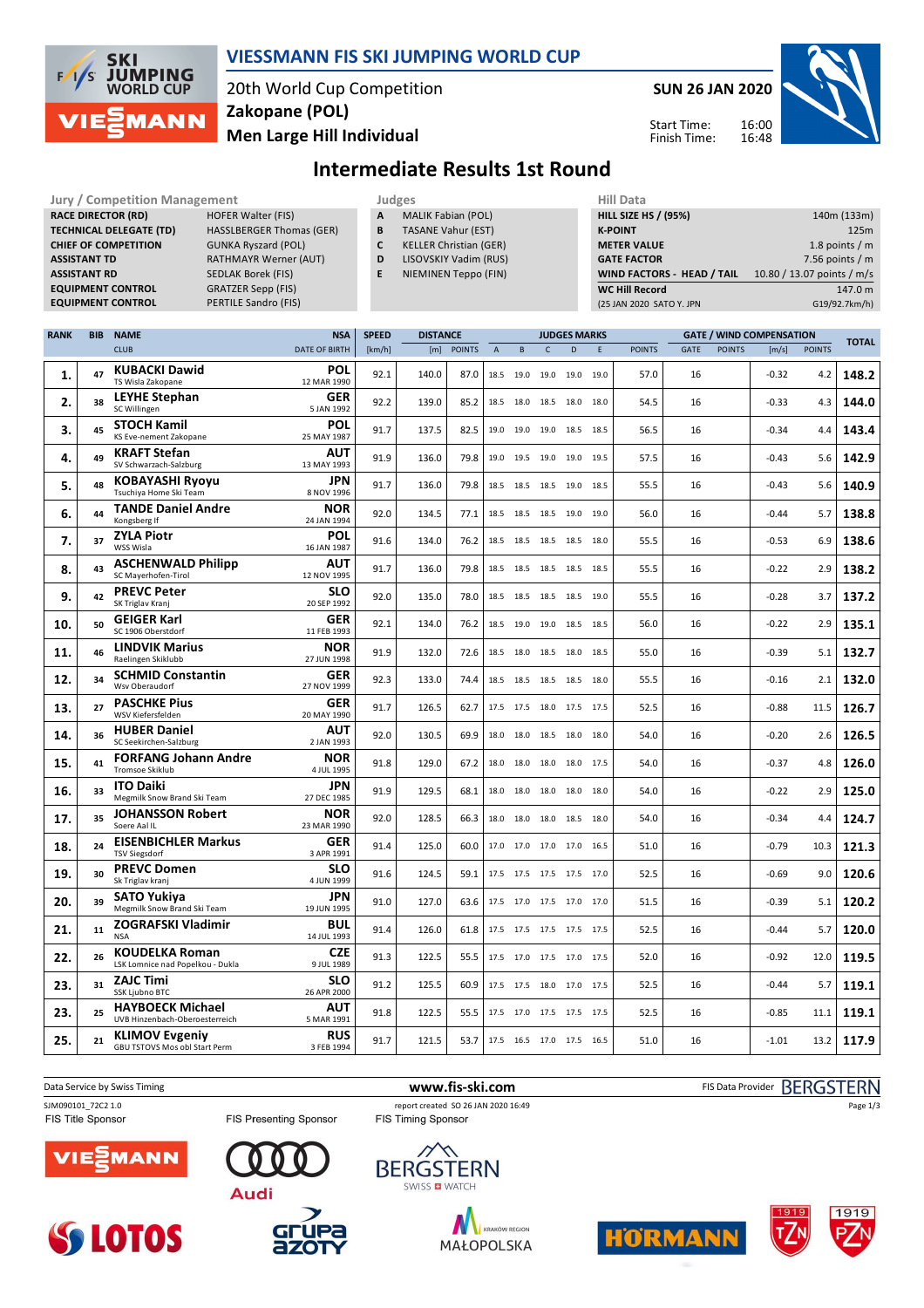

#### **VIESSMANN FIS SKI JUMPING WORLD CUP**

20th World Cup Competition **Men Large Hill Individual Zakopane (POL)**

**SUN 26 JAN 2020**

Start Time: Finish Time:



# **Intermediate Results 1st Round**

| <b>RANK</b> | <b>BIB</b>     | <b>NAME</b>                                                 | <b>NSA</b>                | <b>SPEED</b> | <b>DISTANCE</b> |               |             |                          |              | <b>JUDGES MARKS</b> |      |               |      |               | <b>GATE / WIND COMPENSATION</b> |               | <b>TOTAL</b> |
|-------------|----------------|-------------------------------------------------------------|---------------------------|--------------|-----------------|---------------|-------------|--------------------------|--------------|---------------------|------|---------------|------|---------------|---------------------------------|---------------|--------------|
|             |                | <b>CLUB</b>                                                 | <b>DATE OF BIRTH</b>      | [km/h]       | [m]             | <b>POINTS</b> | $\mathsf A$ | B                        | $\mathsf{C}$ | D                   | E    | <b>POINTS</b> | GATE | <b>POINTS</b> | [m/s]                           | <b>POINTS</b> |              |
| 26.         | 20             | <b>PEDERSEN Robin</b><br>Stalkameratene II                  | <b>NOR</b><br>31 AUG 1996 | 92.1         | 120.0           | 51.0          |             | 17.5 17.0                |              | 17.0 17.5 16.5      |      | 51.5          | 16   |               | $-1.04$                         | 13.6          | 116.1        |
| 27.         | 40             | <b>LANISEK Anze</b><br><b>Ssk Menges</b>                    | <b>SLO</b><br>20 APR 1996 | 91.8         | 124.0           | 58.2          |             | 18.0 17.5 17.5 17.5 17.5 |              |                     |      | 52.5          | 16   |               | $-0.38$                         | 5.0           | 115.7        |
| 28.         | 18             | <b>SATO Keiichi</b><br>Megmilk Snow Brand Ski Team          | <b>JPN</b><br>27 JUL 1997 | 91.8         | 121.0           | 52.8          |             | 17.5 17.0 17.0 17.0 17.0 |              |                     |      | 51.0          | 16   |               | $-0.87$                         | 11.4          | 115.2        |
| 29.         | 28             | <b>HOERL Jan</b><br>SC Bischofshofen                        | AUT<br>16 OCT 1998        | 91.2         | 121.5           | 53.7          |             | 17.0 17.0                |              | 17.0 17.0 17.0      |      | 51.0          | 16   |               | $-0.77$                         | 10.1          | 114.8        |
| 30.         | 14             | <b>AALTO Antti</b><br>Kiteen Urheilijat                     | <b>FIN</b><br>2 APR 1995  | 91.9         | 120.0           | 51.0          |             | 17.5 17.0                |              | 17.0 17.5 17.5      |      | 52.0          | 16   |               | $-0.89$                         | 11.6          | 114.6        |
| 31.         | 29             | <b>PEIER Killian</b><br>Vallee du Joux                      | SUI<br>28 MAR 1995        | 91.4         | 118.5           | 48.3          |             | 17.0 17.0                |              | 16.5 17.5 16.5      |      | 50.5          | 16   |               | $-1.05$                         | 13.7          | 112.5        |
| 32.         | 32             | <b>SCHLIERENZAUER Gregor</b><br>SV Innsbruck-Bergisel-Tirol | AUT<br>7 JAN 1990         | 92.0         | 121.5           | 53.7          |             | 17.5 18.0                |              | 17.5 17.5 18.0      |      | 53.0          | 16   |               | $-0.39$                         | 5.1           | 111.8        |
| 32.         | 10             | <b>DESCHWANDEN Gregor</b><br>Horw                           | <b>SUI</b><br>27 FEB 1991 | 91.5         | 121.5           | 53.7          |             | 17.5 17.0                |              | 17.0 17.0 17.0      |      | 51.0          | 16   |               | $-0.54$                         | 7.1           | 111.8        |
| 34.         | $\overline{2}$ | <b>STURSA Vojtech</b><br>TJ Dukla Liberec                   | <b>CZE</b><br>3 AUG 1995  | 91.4         | 121.0           | 52.8          |             | 17.0 17.0 16.5 17.0 16.5 |              |                     |      | 50.5          | 16   |               | $-0.64$                         | 8.4           | 111.7        |
| 35.         | 6              | <b>MAATTA Jarkko</b><br>Kainuun Hiihtoseura                 | <b>FIN</b><br>28 DEC 1994 | 91.5         | 121.0           | 52.8          |             | 17.5 17.5 17.0 17.0 17.0 |              |                     |      | 51.5          | 16   |               | $-0.30$                         | 3.9           | 108.2        |
| 35.         | $\mathbf{1}$   | <b>ZNISZCZOL Aleksander</b><br>WSS Wisla                    | POL<br>8 MAR 1994         | 91.4         | 121.5           | 53.7          |             | 17.5 17.5 17.5 17.5 17.0 |              |                     |      | 52.5          | 16   |               | $-0.15$                         | 2.0           | 108.2        |
| 37.         | 16             | <b>JUSTIN Rok</b><br>SSD Stol Zirovnica                     | <b>SLO</b><br>6 APR 1993  | 91.5         | 116.5           | 44.7          |             | 17.5 16.5 16.5 17.0 17.0 |              |                     |      | 50.5          | 16   |               | $-0.95$                         | 12.4          | 107.6        |
| 38.         | 19             | <b>PREVC Cene</b><br>Sk Triglav kranj                       | <b>SLO</b><br>12 MAR 1996 | 91.4         | 116.0           | 43.8          |             | 17.0 17.0 17.0 17.5 17.0 |              |                     |      | 51.0          | 16   |               | $-0.96$                         | 12.5          | 107.3        |
| 39.         | 12             | <b>BICKNER Kevin</b><br>Norge Ski Club                      | <b>USA</b><br>23 SEP 1996 | 91.7         | 118.0           | 47.4          |             | 16.0 16.5                |              | 16.5 17.0 16.5      |      | 49.5          | 16   |               | $-0.59$                         | 7.7           | 104.6        |
| 40.         | 13             | <b>POLASEK Viktor</b><br>Nove Mesto-Dukla                   | <b>CZE</b><br>18 JUL 1997 | 91.3         | 118.5           | 48.3          |             | 17.0 16.5                |              | 17.0 17.0 17.0      |      | 51.0          | 16   |               | $-0.39$                         | 5.1           | 104.4        |
| 41.         | 22             | <b>AMMANN Simon</b><br><b>SSC Toggenburg</b>                | SUI<br>25 JUN 1981        | 91.5         | 114.5           | 41.1          | 17.0        | 16.5                     | 16.5         | 16.5 17.0           |      | 50.0          | 16   |               | $-0.95$                         | 12.4          | 103.5        |
| 42.         | 9              | <b>TKACHENKO Sergev</b><br>Ski Club VKO                     | <b>KAZ</b><br>8 JUN 1999  | 91.1         | 116.0           | 43.8          |             | 17.0 17.0                |              | 16.5 16.5 16.5      |      | 50.0          | 16   |               | $-0.72$                         | 9.4           | 103.2        |
| 42.         |                | <b>TROFIMOV Roman Sergeevich</b><br>Sdushor CSP N. Novgorod | <b>RUS</b><br>19 NOV 1989 | 91.4         | 115.5           | 42.9          |             | 16.5 16.5 16.5 17.0 16.5 |              |                     |      | 49.5          | 16   |               | $-0.83$                         | 10.8          | 103.2        |
| 44.         | 15             | <b>KOT Maciej</b><br>AZS Zakopane                           | POL<br>9 JUN 1991         | 91.5         | 116.0           | 43.8          |             | 17.5 16.5 16.5 16.5 16.5 |              |                     |      | 49.5          | 16   |               | $-0.73$                         | 9.5           | 102.8        |
| 45.         | 5              | <b>SAKALA Filip</b><br>TJ Dukla Frenstat pod Radhostem      | <b>CZE</b><br>21 MAY 1996 | 91.8         | 116.0           | 43.8          |             | 17.0 16.5 17.0 16.5 16.5 |              |                     |      | 50.0          | 16   |               | $-0.45$                         | 5.9           | 99.7         |
| 46.         | 23             | <b>KOBAYASHI Junshiro</b><br>Megmilk Snow Brand Ski Team    | <b>JPN</b><br>11 JUN 1991 | 91.2         | 111.5           | 35.7          |             | 16.5 16.5                | 16.5 16.0    |                     | 16.0 | 49.0          | 16   |               | $-0.91$                         | 11.9          | 96.6         |
| 47.         | 4              | <b>NAZAROV Mikhail</b><br>Moscow Region TSSP                | <b>RUS</b><br>14 OCT 1994 | 91.0         | 113.0           | 38.4          |             | 16.5 16.5 16.5 16.5 16.0 |              |                     |      | 49.5          | 16   |               | $-0.56$                         | 7.3           | 95.2         |
| 48.         | 17             | <b>FREITAG Richard</b><br><b>SG Nickelhuette Aue</b>        | <b>GER</b><br>14 AUG 1991 | 91.6         | 108.5           | 30.3          |             | 16.5 16.5                | 16.0         | 16.0                | 16.0 | 48.5          | 16   |               | $-0.70$                         | 9.1           | 87.9         |
| 49.         | 8              | <b>PETER Dominik</b><br>Am Bachtel wald                     | SUI<br>30 MAY 2001        | 92.0         | 105.5           | 24.9          |             | 16.0 16.0                |              | 16.0 16.0 16.0      |      | 48.0          | 16   |               | $-0.84$                         | 11.0          | 83.9         |
| 50.         | 3              | <b>MUMINOV Sabirzhan</b><br>Almaty                          | <b>KAZ</b><br>16 APR 1994 | 91.2         | 108.0           | 29.4          |             | 15.5 15.5 16.0 16.0 15.5 |              |                     |      | 47.0          | 16   |               | $-0.46$                         | 6.0           | 82.4         |

Data Service by Swiss Timing **WWW.fis-ski.com www.fis-ski.com** FIS Data Provider BERGSTERN

FIS Presenting Sponsor

SJM090101\_72C2 1.0 report created SO 26 JAN 2020 16:49<br>FIS Title Sponsor FIS Timing Sponsor FIS Timing Sponsor



**SS LOTOS** 











Page 2/3